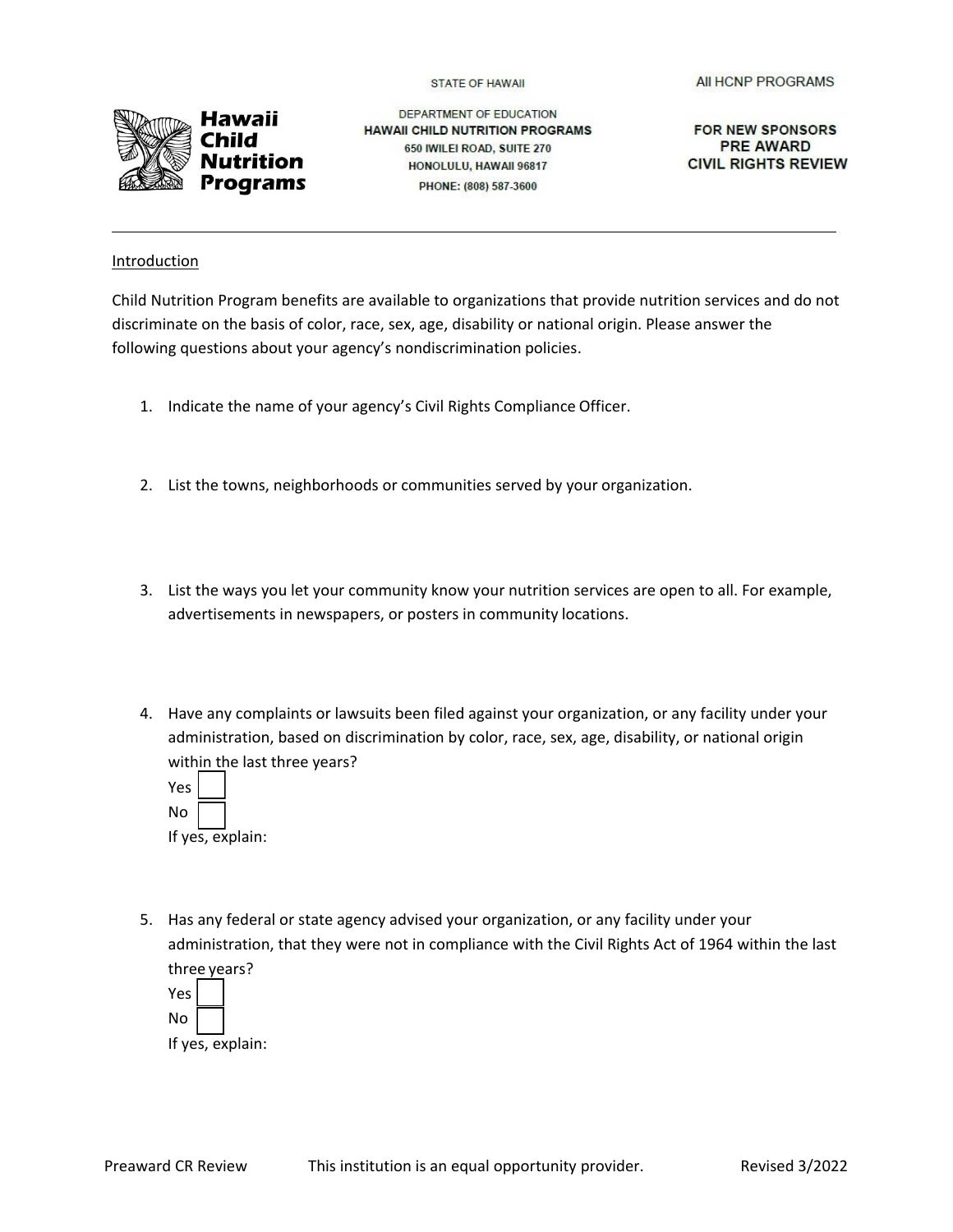6. Has any federal or state agency denied assistance to your organization, or any facility under your administration, because of noncompliance with the Civil Rights Act of 1964 within the last three



7. Has a civil rights compliance review been conducted for your organization, or any facility under your administration, within the past two years?

| Yes              |  |  |
|------------------|--|--|
| No               |  |  |
| If yes, explain: |  |  |

8. What number of participants at your sites fall into each ethnic category? Enter the total count below.

HISPANIC OR LATINO- A person of Cuban, Mexican, Puerto Rican, South or Central South American, or other Spanish culture or origin, regardless of race. Count:

NOT HISPANIC OR LATINO Count:

9. How many participants attend the sites from each racial category? Enter the total count below.

AMERICAN INDIAN OR ALASKAN NATIVE- A person having origins in any of the original peoples of North or South America, and who maintains tribal affiliations or community attachment (includes Central America). Count:

ASIAN - A person having origins in any of the original peoples of the Far East, Southeast Asia or the Indian Subcontinent. This area includes China, Japan, Korea, India, and the Philippine Islands.

Count:

BLACK OR AFRICAN AMERICAN - A person having origins in any of the black racial groups of Africa. Count: